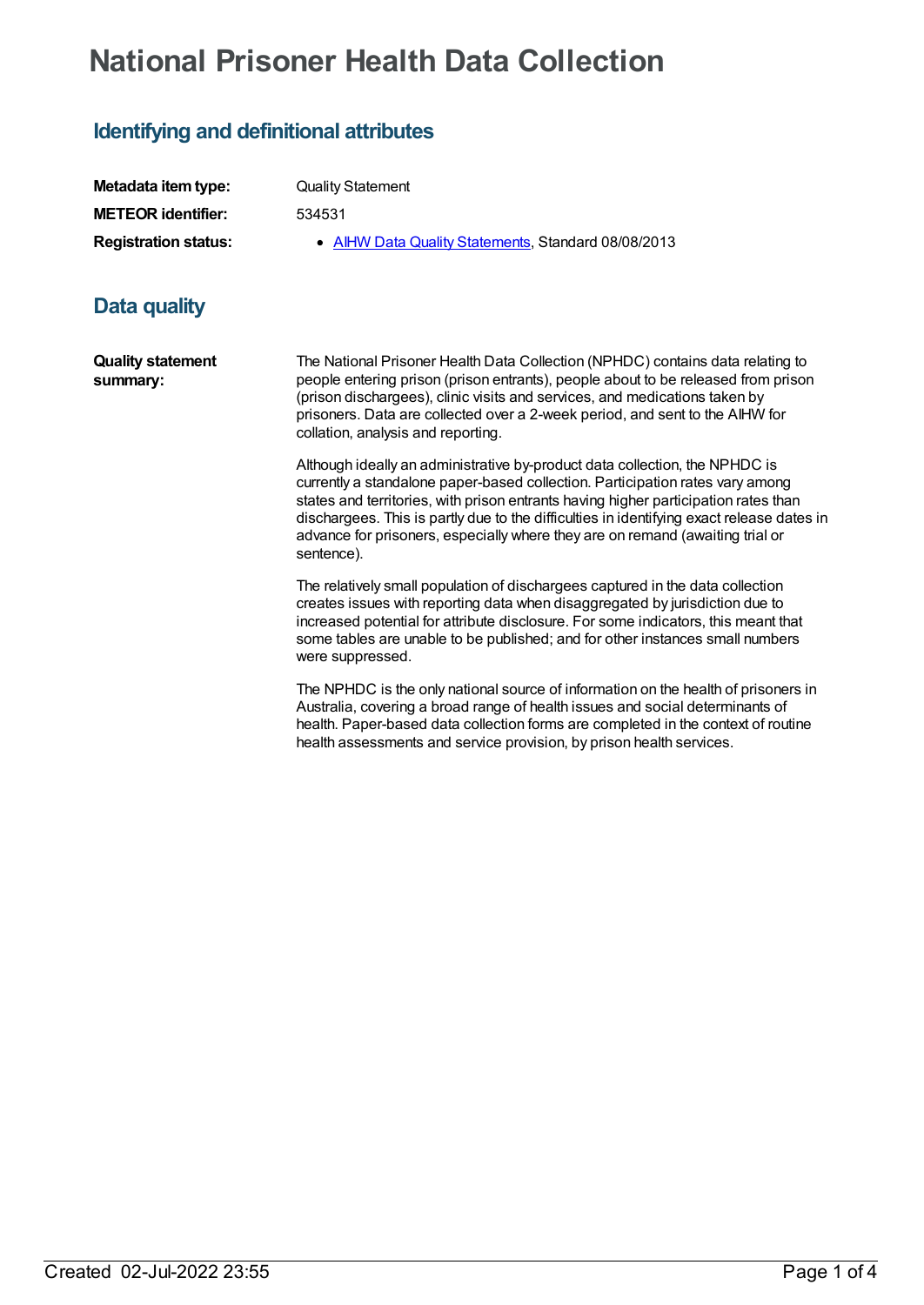| Institutional environment: | The Australian Institute of Health and Welfare (AIHW) is a major national agency set<br>up by the Australian Government under the Australian Institute of Health and<br>Welfare Act 1987 to provide reliable, regular and relevant information and statistics<br>on Australia's health and welfare. It is an independent statutory authority established<br>in 1987, governed by a management Board, and accountable to the Australian<br>Parliament through the Health and Ageing portfolio.                                                                                                                                                                                                                                                                                                                |
|----------------------------|--------------------------------------------------------------------------------------------------------------------------------------------------------------------------------------------------------------------------------------------------------------------------------------------------------------------------------------------------------------------------------------------------------------------------------------------------------------------------------------------------------------------------------------------------------------------------------------------------------------------------------------------------------------------------------------------------------------------------------------------------------------------------------------------------------------|
|                            | The AIHW aims to improve the health and wellbeing of Australians through better<br>health and welfare information and statistics. It collects and reports information on a<br>wide range of topics and issues, ranging from health and welfare expenditure,<br>hospitals, disease and injury, and mental health, to ageing, homelessness,<br>disability and child protection.                                                                                                                                                                                                                                                                                                                                                                                                                                |
|                            | The Institute also plays a role in developing and maintaining national metadata<br>standards. This work contributes to improving the quality and consistency of<br>national health and welfare statistics. The Institute works closely with governments<br>and non-government organisations to achieve greater adherence to these<br>standards in administrative data collections to promote national consistency and<br>comparability of data and reporting.                                                                                                                                                                                                                                                                                                                                                |
|                            | One of the main functions of the AIHW is to work with the states and territories to<br>improve the quality of administrative data and, where possible, to compile national<br>datasets based on data from each jurisdiction, to analyse these datasets and<br>disseminate information and statistics.                                                                                                                                                                                                                                                                                                                                                                                                                                                                                                        |
|                            | The Australian Institute of Health and Welfare Act 1987, in conjunction with<br>compliance to the Privacy Act 1988 (Cth), ensures that the data collections<br>managed by the AIHW are kept securely and under the strictest conditions with<br>respect to privacy and confidentiality.                                                                                                                                                                                                                                                                                                                                                                                                                                                                                                                      |
|                            | For further information see the AIHW website <www.aihw.gov.au>.</www.aihw.gov.au>                                                                                                                                                                                                                                                                                                                                                                                                                                                                                                                                                                                                                                                                                                                            |
|                            | The AIHW has been maintaining the NPHDC since 2009.                                                                                                                                                                                                                                                                                                                                                                                                                                                                                                                                                                                                                                                                                                                                                          |
| <b>Timeliness:</b>         | Data were collected over a 2-week period in May 2012 (14–27 May), and provided<br>to the AIHW. The NPHDC has been conducted 3 times: 2009, 2010 and 2012. The<br>exact timing of the data collection and how often it will be conducted in the future is<br>not yet confirmed.                                                                                                                                                                                                                                                                                                                                                                                                                                                                                                                               |
| <b>Accessibility:</b>      | The AIHW website provides prisoner health data which can be downloaded free of<br>charge. Reports including The health of Australia's prisoners, and thematic<br>bulletins, are published and are available on the AIHW website where they can be<br>downloaded without charge. Users can request data not available online or in<br>reports via the Child Welfare and Prisoner Health Unit, Australian Institute of Health<br>and Welfare on (02) 6244 1000 or via email to <prisoner.health@aihw.gov.au>. A<br/>fee may be charged for substantial requests on a cost-recovery basis. General<br/>enquiries about AIHW publications can be made to the Communications, Media<br/>and Marketing Unit on (02) 6244 1032 or via email to <info@aihw.gov.au>.</info@aihw.gov.au></prisoner.health@aihw.gov.au> |
| Interpretability:          | Most of the data in the NPHDC are self-report rather than diagnostic health data.<br>Reports such as The health of Australia's prisoners have a 'method' section in the<br>Introduction chapter, where technical information may be found.                                                                                                                                                                                                                                                                                                                                                                                                                                                                                                                                                                   |
|                            | The denominator for indicators sourced from the clinic and medication data is the<br>total number of prisoners in custody at 30 June for the relevant year. Some<br>indicators in the NPHDC relate to 12 months of data (number of pregnant prisoners<br>in custody, number of prisoners taking medication for hepatitis C, number of<br>notifications of sexually transmitted infections). To provide an appropriate<br>denominator for these indicators, jurisdictions provide data on the number of<br>prisoners received into prison and released from prison, during the same 12-month<br>period. This is a more appropriate denominator for these indicators, as it provides<br>a more accurate representation of the number of prisoners over a 12-month period<br>than the ABS 30 June snapshot.     |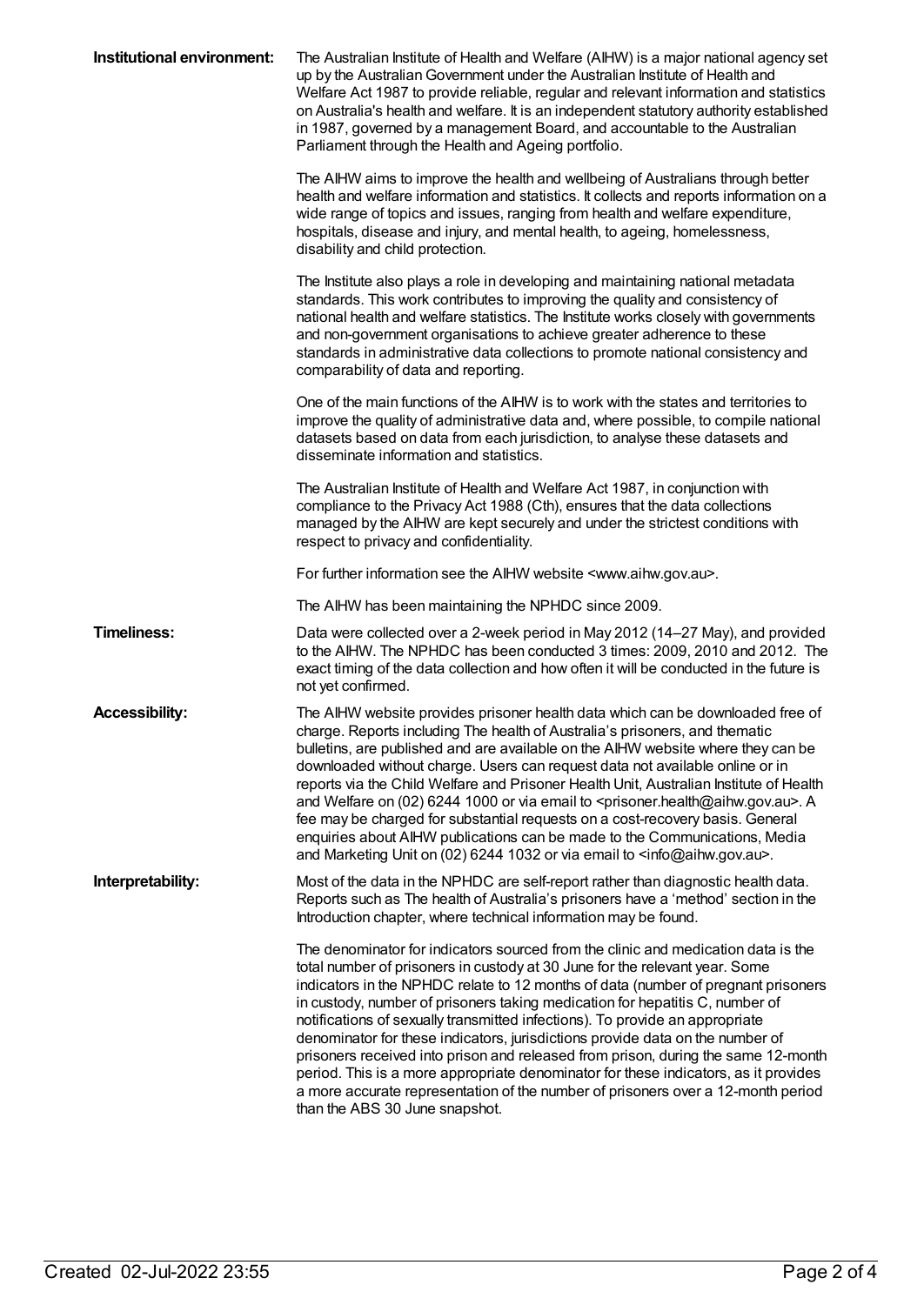| <b>Relevance:</b> | Scope and coverage                                                                                                                                                                                                                                                                                                                                                                                                                                                                                                                                                                                                                                                                                                                                                                                                                                                                                                                                                                                                                                                                                                                                                                                                                          |
|-------------------|---------------------------------------------------------------------------------------------------------------------------------------------------------------------------------------------------------------------------------------------------------------------------------------------------------------------------------------------------------------------------------------------------------------------------------------------------------------------------------------------------------------------------------------------------------------------------------------------------------------------------------------------------------------------------------------------------------------------------------------------------------------------------------------------------------------------------------------------------------------------------------------------------------------------------------------------------------------------------------------------------------------------------------------------------------------------------------------------------------------------------------------------------------------------------------------------------------------------------------------------|
|                   | A prison entrant is classed as a person aged at least 18, entering full-time prison<br>custody, either on remand (awaiting a trial or sentencing) or on a sentence.<br>Prisoners who have been transferred from one prison to another are not included<br>as entrants.                                                                                                                                                                                                                                                                                                                                                                                                                                                                                                                                                                                                                                                                                                                                                                                                                                                                                                                                                                      |
|                   | A prison dischargee is a full-time prisoner aged at least 18, who expects to be<br>released from prison within the 4 weeks following the time of interview.                                                                                                                                                                                                                                                                                                                                                                                                                                                                                                                                                                                                                                                                                                                                                                                                                                                                                                                                                                                                                                                                                 |
|                   | Prisoners aged at least 18 years, held in full-time custody in correctional facilities in<br>Australia are in scope for the clinic and medication components of the NPHDC.                                                                                                                                                                                                                                                                                                                                                                                                                                                                                                                                                                                                                                                                                                                                                                                                                                                                                                                                                                                                                                                                  |
|                   | Police cells, court cells, periodic detention, juvenile correctional facilities and<br>immigration detention centres are out of scope for all components of the NPHDC.                                                                                                                                                                                                                                                                                                                                                                                                                                                                                                                                                                                                                                                                                                                                                                                                                                                                                                                                                                                                                                                                      |
|                   | Reference period                                                                                                                                                                                                                                                                                                                                                                                                                                                                                                                                                                                                                                                                                                                                                                                                                                                                                                                                                                                                                                                                                                                                                                                                                            |
|                   | The NPHDC was conducted over a 2-week period in May 2012. Entrants,<br>discharge, and clinic data cover the whole 2-week period, and medications data<br>cover 1 day in this 2-week period. Some indicators cover entire the 2011-12<br>financial year.                                                                                                                                                                                                                                                                                                                                                                                                                                                                                                                                                                                                                                                                                                                                                                                                                                                                                                                                                                                     |
|                   | Coverage                                                                                                                                                                                                                                                                                                                                                                                                                                                                                                                                                                                                                                                                                                                                                                                                                                                                                                                                                                                                                                                                                                                                                                                                                                    |
|                   | In 2012, data were collected from all states and territories except Western<br>Australia.                                                                                                                                                                                                                                                                                                                                                                                                                                                                                                                                                                                                                                                                                                                                                                                                                                                                                                                                                                                                                                                                                                                                                   |
|                   | Statistical standards                                                                                                                                                                                                                                                                                                                                                                                                                                                                                                                                                                                                                                                                                                                                                                                                                                                                                                                                                                                                                                                                                                                                                                                                                       |
|                   | Australian Standard Classification of Countries (ASCC) and Australian Standard<br>Classification of Languages (ASCL) were used as the code frame for questions on<br>country of birth and main language spoken at home.                                                                                                                                                                                                                                                                                                                                                                                                                                                                                                                                                                                                                                                                                                                                                                                                                                                                                                                                                                                                                     |
| <b>Accuracy:</b>  | Participation rate                                                                                                                                                                                                                                                                                                                                                                                                                                                                                                                                                                                                                                                                                                                                                                                                                                                                                                                                                                                                                                                                                                                                                                                                                          |
|                   | The participation rate for entrants in 2012 was 70%; indicating that 3 out of 10<br>prison entrants did not provide data on entry to prison, with variation among the<br>states and territories. However, estimates which consider those who were not<br>approached suggest a participation rate for entrants of about 60%. The<br>participation rate for dischargees was 55% in 2012; indicating that just under half of<br>prisoners exiting prison did not contribute to the data collection. Estimates which<br>consider those who were not approached suggest a participation rate for<br>dischargees of about 28%. 2012 was the first year that the discharge component of<br>the data collection had been implemented, so lower participation rates were<br>expected. Entrant non-participants were predominantly male (81%) but females<br>were overrepresented (19%) compared with those who did participate (10%). The<br>proportion of non-Indigenous non-participants was similar to participants (65% and<br>63%, respectively). Sex and age profiles for dischargee participants and non-<br>participants were very similar; but a slightly higher proportion of non-participants<br>were Indigenous (35% compared with 31%). |
|                   | Indigenous data                                                                                                                                                                                                                                                                                                                                                                                                                                                                                                                                                                                                                                                                                                                                                                                                                                                                                                                                                                                                                                                                                                                                                                                                                             |
|                   | Identification of Indigenous status was generally good in each state and territory,<br>with unknown rates under 10%. The proportion of Indigenous participants in the<br>entrants and discharge data were slightly higher than the reported proportion of the<br>prisoner population on 30 June 2012.                                                                                                                                                                                                                                                                                                                                                                                                                                                                                                                                                                                                                                                                                                                                                                                                                                                                                                                                       |